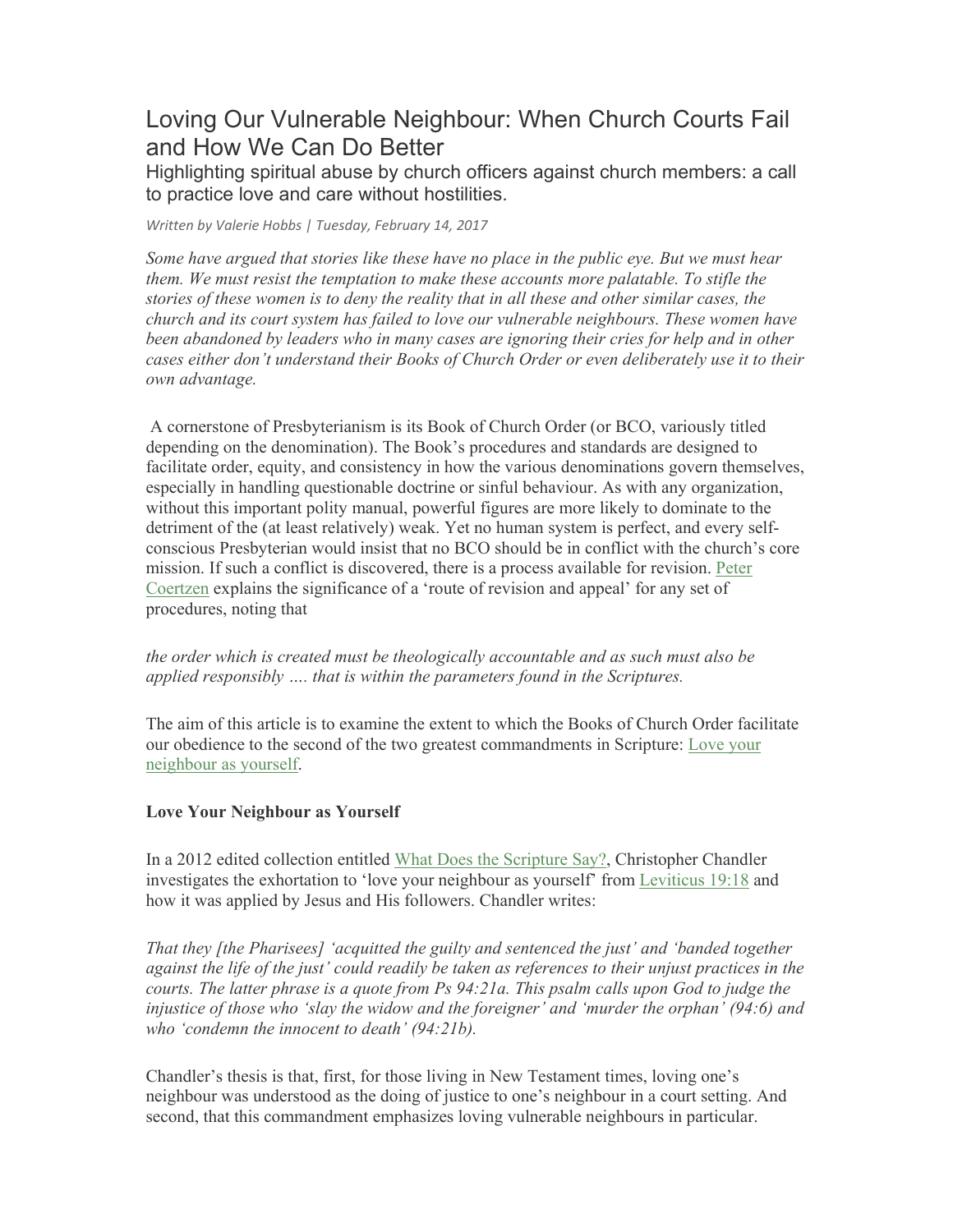Chandler's analysis raises these questions: Who is our  $21<sup>st</sup>$  century vulnerable neighbour? To what extent do our church court systems love him/her? How can we do better?

## **Who is a vulnerable neighbour?**

In a way typical of many institutions, the Church of England defines a vulnerable adult

*as a person who is or may be in need of community care services by reason of mental or other disability, age or illness; and who is or may be unable to take care of him or herself, or unable to protect him or herself against significant harm or exploitation in any care setting. This includes individuals in receipt of social care services, those in receipt of other services such as health care, and those who may not be in receipt of services.*

This definition encompasses a wide range of people, including those with mental illness, those with disability, those fleeing oppression, and victims of psychological or physical abuse. However, context is important. Certain individuals might be vulnerable in one context more so than another. Consider, for example, the vulnerability of a young woman walking by herself down a country lane to a local shop in the middle of the day. Compare this with the same young woman in a big city, walking home late at night, on her own, through areas where violent assault is frequent.

And vulnerability is ideological, as well as physical. Consider the risk of a new Christian practicing his religion openly in a culture hostile to Christianity, with no access to churches that preach the gospel. Then compare this with a new Christian doing the same but while surrounded by mature Christians and Christ-centred churches. In short, vulnerability is not static; it moves and shifts with context, though some will remain at-risk across a wider range of contexts.

The important question to ask ourselves is: Who is vulnerable where we are?

### **Are we loving our vulnerable neighbours?**

Most of the vulnerable people who contact me are Christian women. Most of these women have suffered spousal abuse and have sought help from church leaders, only to be turned away or treated badly. By the time they contact me, they are often desperate, and some have even left the church.

Take, for example, a woman whom I will call Hannah. Hannah's session had fired her from her job as music leader at the church some years earlier. Their reason? She had refused to move back in with an abusive spouse. This had left Hannah with a mistrust of their ability to care for her. Hannah therefore contacted her presbytery's clerk to seek advice about another more recent and unrelated problem with her session.

Prior to this call, Hannah had sent a letter to the clerk, the same letter I read when Hannah first contacted me. This letter documented the church's response to her spousal abuse, her ensuing poverty, and her desire for the session to see her and to minister to her in this most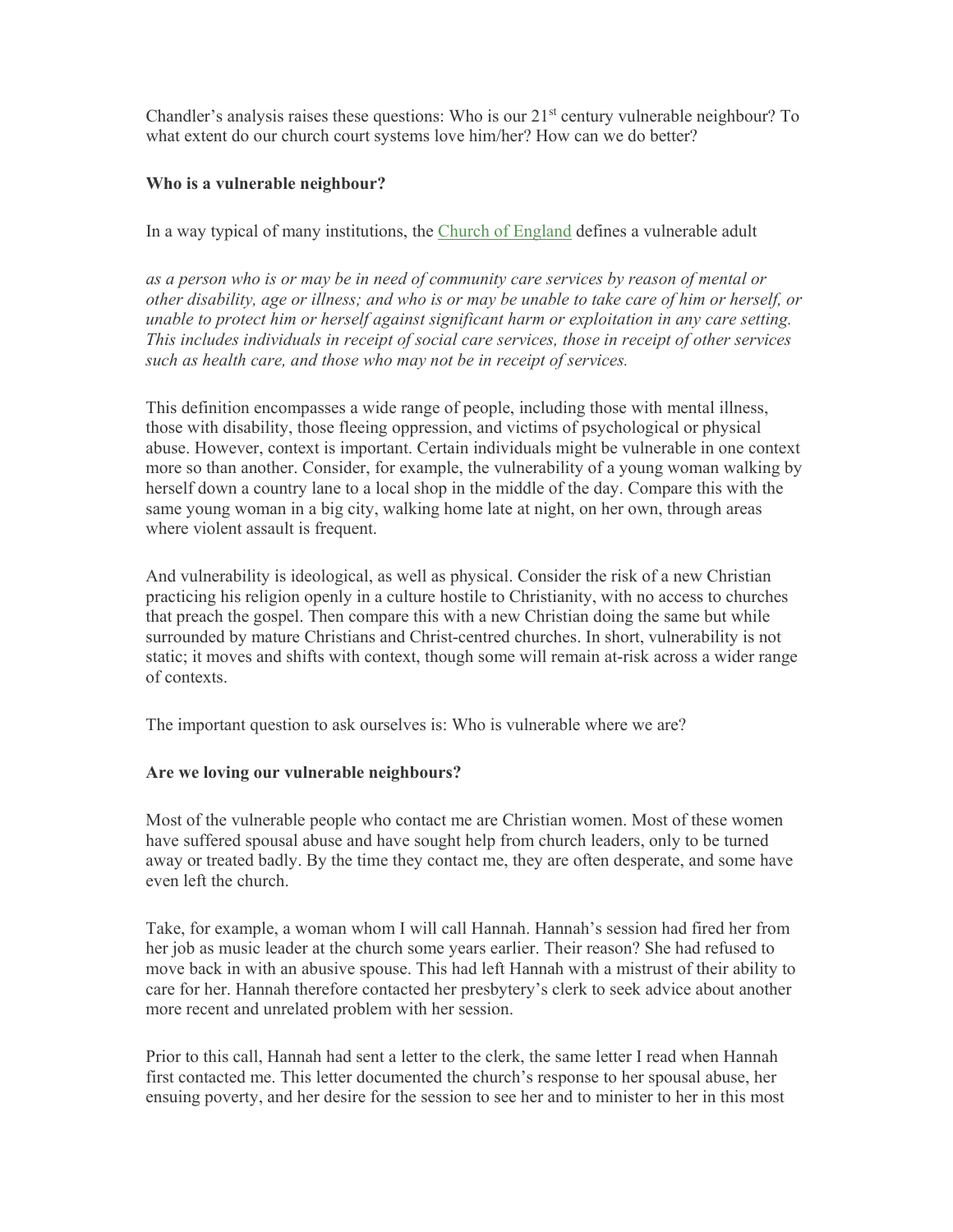recent dispute. Having read this letter and during the approximately two-hour phone call, the clerk frequently interrupted Hannah and used harsh, cruel language, bordering on shouting. He referred to her as a violent oppressor, as a problem, and as an immature child, even as Hannah cried. He told her she was a 'pariah,' 'coercive,' 'violent,' 'frightening,' 'aggressive,' a 'tormentor', an 'abuser,' a 'threat to our church.' He said, 'I've read your letter. And I've listened to your conversation. And you're a problem.'\*

Hannah is by no means unique. One woman reported that despite the proof she presented of her husband's repeated infidelity, her session declared her 'hormonal' and in need of medication to 'help me through my rough patch.' Another Christian woman reported that her session sent her letters threatening to strike her from the membership record for leaving her unfaithful and abusive husband. She had stopped attending church because many women in the church had sent her unkind letters, heaping burden upon burden, a problem the session refused to deal with.

And there is the case of another woman, who contacted me in late 2016. She sent me a letter from her session in which they required her to 'repent of withholding sexual intimacy' from her sex addict husband, who had raped her. The session was preparing to exercise church discipline against her, not him. Faced with such pressure, she withdrew her membership, losing her right of complaint.

In another case, a college student, victimized by stalking on a university campus, was invited to a Reformed church and quickly encouraged to enrol on multiple weekend-long Biblical Counselling courses. The one who issued the invitation, an on-staff church counsellor, spent long hours with her, putting deadlines on her to join the church, pressuring her to go on a sixmonth 'courtship track to marriage' and even to drop out of school and stop ballroom dancing, a hobby since childhood. All of this occurred explicitly against her Christian parents' counsel, within the space of a few months. With the help of two pastors in other churches, they were eventually able to persuade her to stay away from the counsellor and that particular church.

Another woman was placed under church discipline for failing to 'resume sexual submission and co-habitation' with a spouse who admitted to stalking, drugging, and sexually assaulting her for years. She eventually withdrew her membership. In her words,

*I tried for many months to get the elders to follow the church order and release my membership to another [church session]. I followed the church order, and they totally ignored it; it was a situation of unwritten rules applying to me and the obvious and recorded rules of the denomination having NO bearing upon the elders themselves. Even when I articulated my last desperate request, that I resign my membership, they told me I had no authority to do such a thing.*

Yet another Christian woman reported how she had shared a humiliating story with her pastor and his wife regarding her husband's abusive sexual behaviour. After this portion of the 'counselling' session, her pastor commanded his own wife to stand up so he could 'swat' her on her rear. Apparently, the pastor wanted to prove that the woman was overreacting, that 'for years, he had swatted his [own] wife on her rear, even among friends and in public.' What, then, was the big deal? This woman also left that church, losing her right of complaint.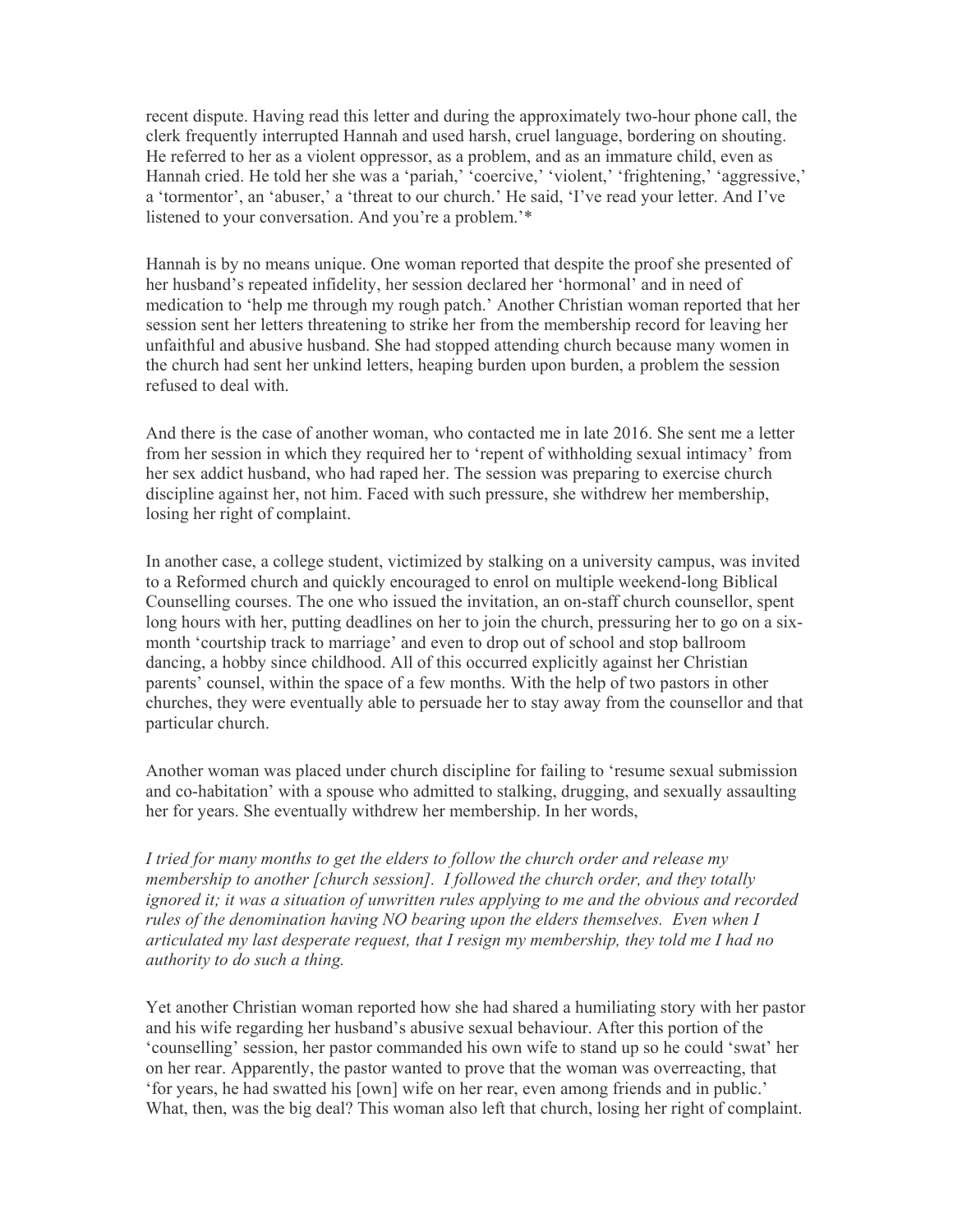The above cases are only a small sampling of what has happened recently in the PCA, the OPC, and the URCNA, what women have reported to me and what I have at times witnessed. In all cases, I have, where possible and appropriate, contacted church leaders with the information I have received to request a response, viewed documents, and/or contacted other witnesses for corroboration.

These stories were difficult for me to hear and are no doubt uncomfortable for you to read. Some have argued that stories like these have no place in the public eye. But we must hear them. We must resist the temptation to make these accounts more palatable. To stifle the stories of these women is to deny the reality that in all these and other similar cases, the church and its court system has failed to love our vulnerable neighbours. These women have been abandoned by leaders who in many cases are ignoring their cries for help and in other cases either don't understand their Books of Church Order or even deliberately use it to their own advantage. Often these are leaders who mean well and may even be trying to help but are misguided ideologically or practically. Often they appear to be men who ultimately can't see past themselves and their own interests. Right now, at this moment, Christians are struggling all over the United States, all over the world, under the weight of the injustice that they carry and re-carry, many of them with no human help.

### **Vulnerability and the Books of Church Order**

I have searched for statistics regarding the frequency with which women, who are often vulnerable, file complaints in various Reformed Christian denominations. I suspect one would have to go to the historical records office of each denomination and comb through presbytery records and sessional minutes to arrive at such statistics. However, despite this shortfall, I am fairly certain, as are pastors I have consulted, that few women file complaints in the church courts without some advocacy.

One obvious reason for the paucity of complaints filed by such women is the imperviousness of the various BCOs and their procedures to laypeople, particularly vulnerable laypeople. Return with me to the case of Hannah, the woman verbally abused by her presbytery's clerk. This remarkable woman attended five presbytery meetings and filed and refiled two different complaints multiple times after they were rejected on various grounds over several years. In multiple instances, the leaders involved did not explain to her the reasons her complaints were ruled out of order. In fact, they made these clear only after I pressed them to do so. And even after Hannah made it over the first hurdle, filing one of her complaints successfully, she was passed from commission to commission as various members delayed and/or resigned, necessitating the appointment of new members, requiring that both they and Hannah start from scratch. In the end, her hard work was in vain as both her complaints were found out of order. Frustratingly, the judgment about the phone call with the clerk contained numerous factual errors which I sought to correct with no reply from the committee.

But there are other reasons why vulnerable Christians are unable or unwilling to file complaints. There is the issue of time constraints. For at-risk members of the church, their immediate priority is often the physical safety of themselves and their children. On most occasions, those experiencing trauma are unable to prioritize filing a complaint within the various limited time periods the BCOs stipulate. By the time many of the aforementioned women managed to get their bearings, the narrow window of complaint had closed.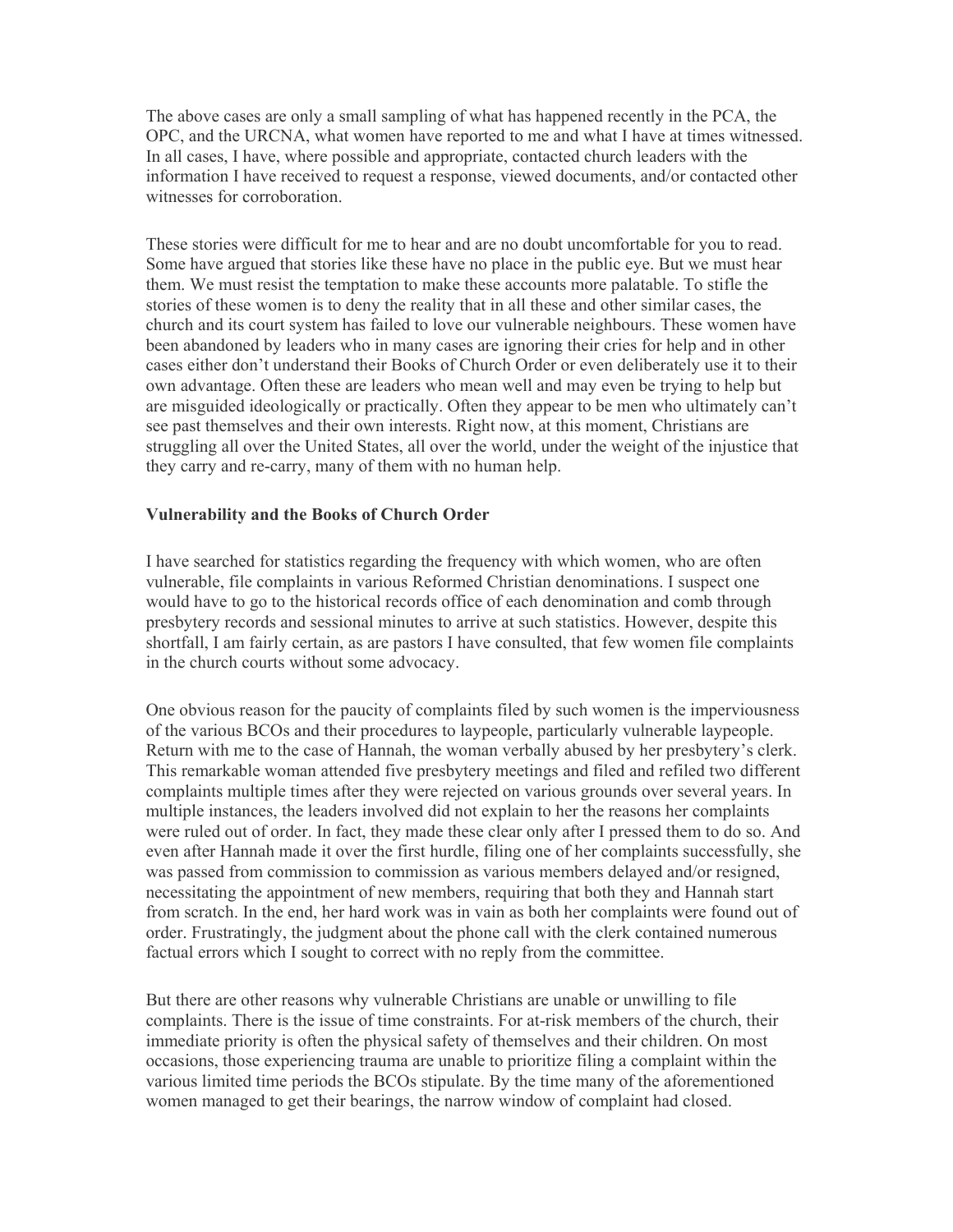Remember also that many women in need of help have already been wounded and bullied by their own sessions, some of whom treat delicate, personal matters with great disrespect and callousness. Women have reported suffering from panic attacks and multiple health concerns as a consequence of both the abuse and secondary abuse they have suffered. For some, contacting further church leaders constitutes a great risk, one they simply do not believe is worth taking, particularly without an advocate. Understandably, most withdraw their membership, losing their right of complaint. After a time of recovery, some women have reported contacting multiple church leaders in their presbytery, who turned them away.

### **The Sisyphean System: How can we do better?**

Why do these stories continue to happen? Why do we assume the worst of people suffering? Why are we too often like Eli in I Samuel 1:10, a man who walked in faith yet reacted in sweeping and cruel judgement to the hurting woman who cried out to God? At the heart of all of these cases are ideological issues that need our collective attention and correction. God saw Hagar's abandonment by Abraham and Sarai in Genesis 16, and He sees all those with similar burdens. There are vulnerable people in every congregation whom it is a church leader's privilege and duty to serve. Leaders, learning how to love your at-risk neighbour involves educating yourself about trauma and its effects, about disability, about mental illness, about chronic illness, about dementia. It means abandoning such mindsets as that a victim of abuse can or should just "get over it." It means leaving behind the notion that those with no medical expertise should try on their own to repair a person's physical body or mental self. It requires a commitment of care to your brother or sister for life–and not just until they become too inconvenient, until you can no longer handle their hurt.

I hope to consider these ideological issues elsewhere. But the focus of this post is this: **Loving our vulnerable neighbour requires adapting our systems and our attitudes to meet their real needs.** More specifically, this post has sought to make explicit the compounding issue of the church court system, which often fails to protect those who are vulnerable, and which makes it harder for pastors to help those who need it most.

How can we improve the system? Consider the following possibilities, as a start:

- 1. Amendments to the Books of Church Order, appropriate to the needs of at-risk people. These might include:
- a. changes to time restrictions

For example, the PCA BCO 43-2 gives a 60-day time frame in which a member in good standing can file a complaint. The EPC BCO 13.4 specifies the narrowest window of those I examined, that of 15 days. The OPC BCO IX.2 is the most generous I have seen, stipulating a 3-month window 'unless it is shown that it could not have been presented within that time.' This last clause is particularly encouraging to see, if it actually facilitates justice for vulnerable people, and, if so, could be a step in the right direction for other denominations.

b. guaranteed access to a neutral adviser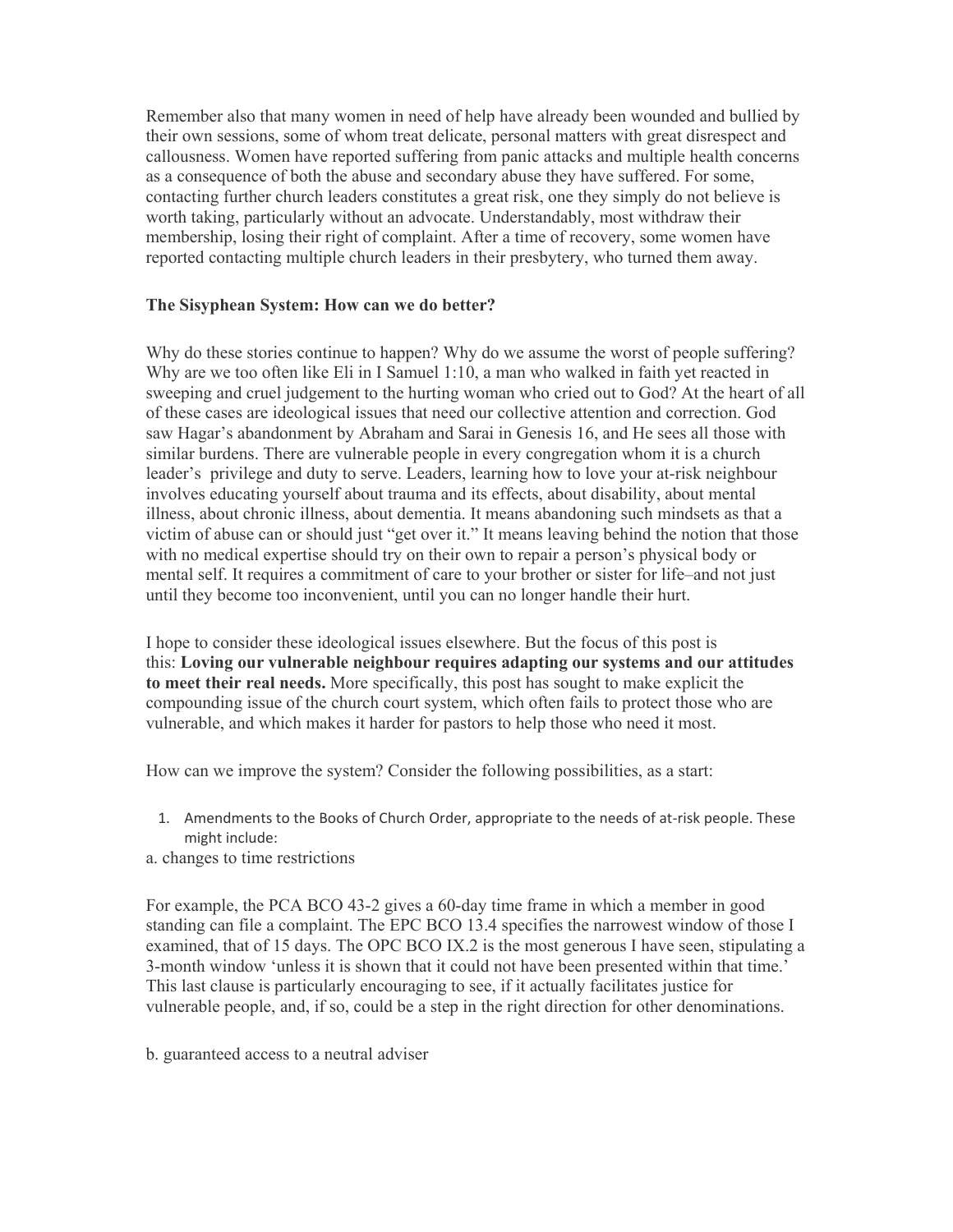The PCA BCO 43-5 states a complainant *may obtain* the assistance of a communing member of the PCA, but there is no guarantee of such assistance. OPC BCO IX contains no mention of assistance for a complainant, though a person *accused* is entitled to counsel from another OPC member in good standing (BCO IV.A.3). In most cases, it seems, a complainant is on his/her own unless she happens to know a sympathetic party in the denomination, which is not very likely when it comes to those at-risk.

c. a more accessible version of the BCO

The language of most BCOs I have encountered is exclusionary and automatically gives church leaders an advantage. By that, I mean the language is difficult to make sense of without regular use and guidance. Leaders in the church who are required to consult the BCO as part of their position are automatically in a position of privilege over those for whom the process of complaint may be their first encounter with the BCO.

2. The establishment of a past-case review, similar to that foundhere.

Vulnerable adults often leave the church before they can make a complaint, in order to protect themselves and their children. As a result, the church court is not notified of cases where discipline (or more) is needed. One possible solution might be to consider the following model:

In Southport, UK, at the United Reformed Church General Assembly in July, 2016, a group known as the Safeguarding Advisory Group (SAG) reported on the progress of a project, known as the Safeguarding Past Case Review. This project was commissioned by the Missions Council in November, 2015, to bring detailed proposals before the Council 'on issues of abuse in the Church.' Phase One involved reading 1,556 ministers' files and classifying them according to level of concern and urgency of response and referring them if necessary. SAG reported on trends within the resulting 54 referred ministers' files.

SAG also introduced Phase Two in March,

*open for anyone who believes that they have been inappropriately dealt with by the Church to be listened to. From April to October 2016 this phase will encourage those who feel they have been carrying a burden to share that with specialist listening teams.*

At URC General Assembly in July, 2016, SAG reported these findings and plan to the wider body along with their hope that Phase Two would commence that same month. Whether or not the Safeguarding Past Case Review will bring about positive change in this particular denomination remains to be seen. Regardless, this is a significant step forward and one other denominations should considering emulating, as a matter of urgency.

3. Appropriate training of church staff and congregants.

Such training might include better equipping staff to use the BCO wisely, to minister to atrisk individuals, to identify those in need, to spot abusive behaviour, and to respond appropriately. Of even greater priority is firm grounding in the theology which lies at the heart of cases involving vulnerable people.